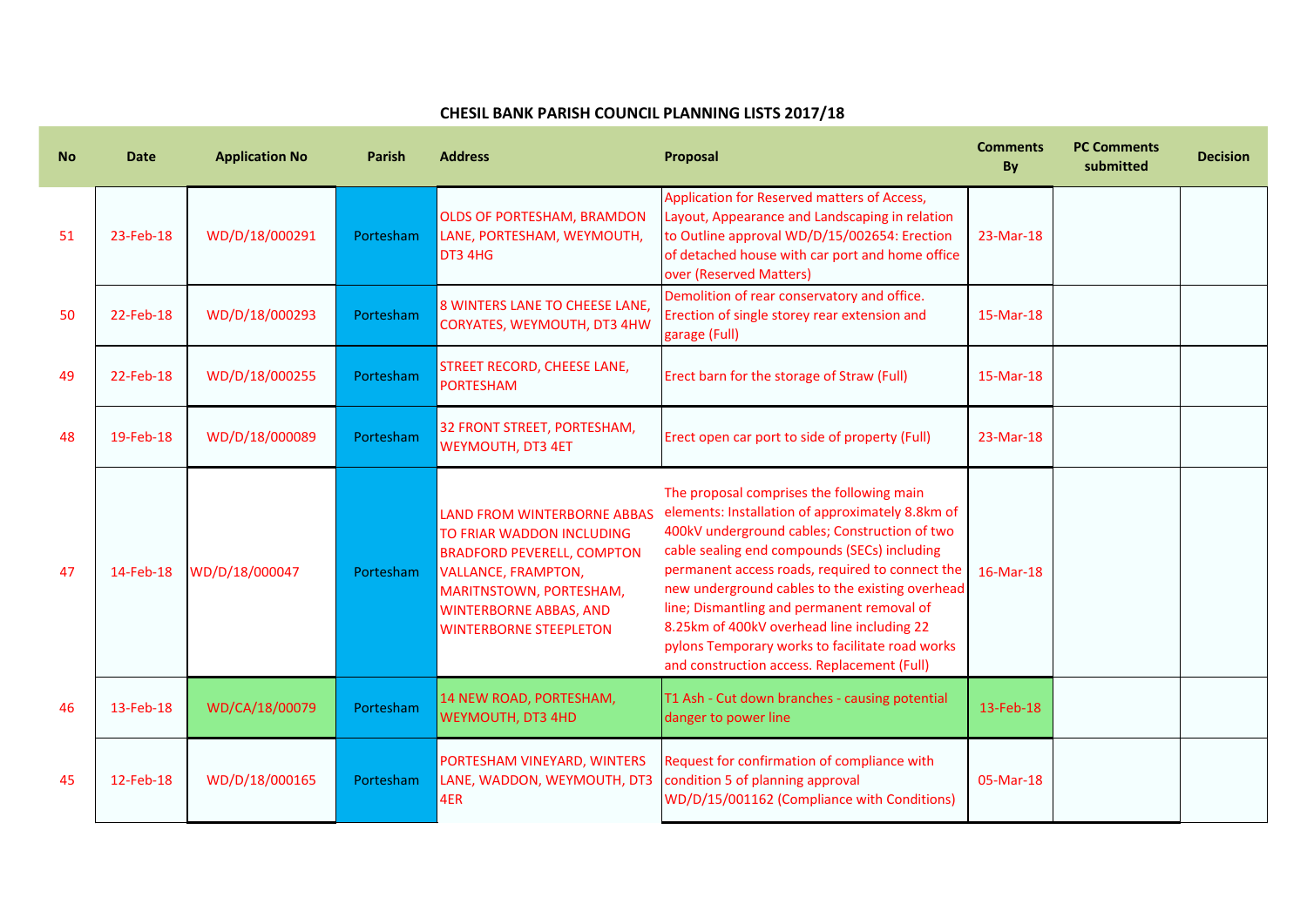| 44 | 25-Jan-18 | WD/CA/18/00045 | Langton<br><b>Herring</b> | HOLLY COTTAGE, ANGEL LANE,<br>LANGTON HERRING, WEYMOUTH,<br>DT3 4JD              | T1 Conifer - Fell - outgrown location                                                                                                                                                                               | 19-Feb-18       |                        | Grant 30-Jan-<br>2018 |
|----|-----------|----------------|---------------------------|----------------------------------------------------------------------------------|---------------------------------------------------------------------------------------------------------------------------------------------------------------------------------------------------------------------|-----------------|------------------------|-----------------------|
| 43 | 25-Jan-18 | WD/D/17/002947 | Abbotsbury                | BEACH FARM, BULLERS WAY,<br><b>ABBOTSBURY</b>                                    | Install roof mounted solar photovoltaic to<br>existing building. (Full)                                                                                                                                             | 19-Feb-18       |                        |                       |
| 42 | 18-Jan-18 | WD/TP/18/00031 | Langton<br><b>Herring</b> | THE KNOLL, ROSES LANE, LANGTON<br>HERRING, WEYMOUTH, DT3 4HS                     | T1 Horse Chestnut - Remove - storm damaged T2<br>Ash - Remove deadwood T3 Horse Chestnut -<br>Remove deadwood T4 & T5 Horse Chestnut -<br>Remove - heavily indecline T6 Horse Chestnut -<br>Remove deadwood and bra | 25-Jan-18       | info only              | Grant 25-Jan-<br>2018 |
| 41 | 09-Jan-18 | WD/D/17/002678 | Portesham                 | OLD SCHOOL HOUSE, WINTERS<br>LANE TO CHEESE LANE, CORYATES,<br>WEYMOUTH, DT3 4HW | Demolish single storey utility room and garden<br>room and erect two storey extension. Raise single<br>storey lounge roof . (Full)                                                                                  | 01-Feb-18       | extension<br>requested |                       |
| 40 | 14-Dec-17 | WD/CA/17/00559 | Portesham                 | <b>NORTH MEAD FARM, FRONT</b><br><b>STREET, PORTESHAM</b>                        | T1 Lime - Fell T2 Ash Pollard - Dead - fell T3 Ash<br>Pollard - fell                                                                                                                                                | 14-Dec-17       | info only              | Grant 14-Dec-<br>2017 |
| 39 | 14-Dec-17 | WD/D/17/002752 | <b>Abbotsbury</b>         | RODDEN BARN FARM, CHEESE<br>LANE, PORTESHAM, WEYMOUTH,<br>DT3 4HQ                | Conversion of redundant agricultural building to<br>three self-contained holiday units (Use Class C3<br>dwellinghouses): (Outline)                                                                                  | $10$ -Jan- $18$ | PC support             |                       |
| 38 | 30-Nov-17 | WD/D/17/002666 | Portesham                 | 1 MANOR FARM WALK,<br>PORTESHAM, WEYMOUTH, DT3<br>4PH                            | Request for confirmation that no obligations are<br>outstanding on the Section 106 agreement dated<br>29th June 2000 (planning approval<br>1/E/99/000029) (Modification and Discharge of<br>Planning O)             | 30-Nov-17       | info only              |                       |
| 37 | 30-Nov-17 | WD/D/17/002851 | Portesham                 | 2 BRAMDON LANE, PORTESHAM,<br>WEYMOUTH, DT3 4HG                                  | Request for confirmation of compliance with<br>conditions 5 and 6 of planning ref 1/D/12/001134<br>(Compliance with Conditions)                                                                                     | 30-Nov-17       | info only              |                       |
| 36 | 29-Nov-17 | WD/D/17/002598 | Abbotsbury                | 5 Back Street Abbotsbury                                                         | Erect Scaffolding, strip off thatch, carry out<br>timber repairs as required, rethacth in<br>accordance with Dorset model, remove<br>scaffolding                                                                    | 30-Dec-17       | No objections          |                       |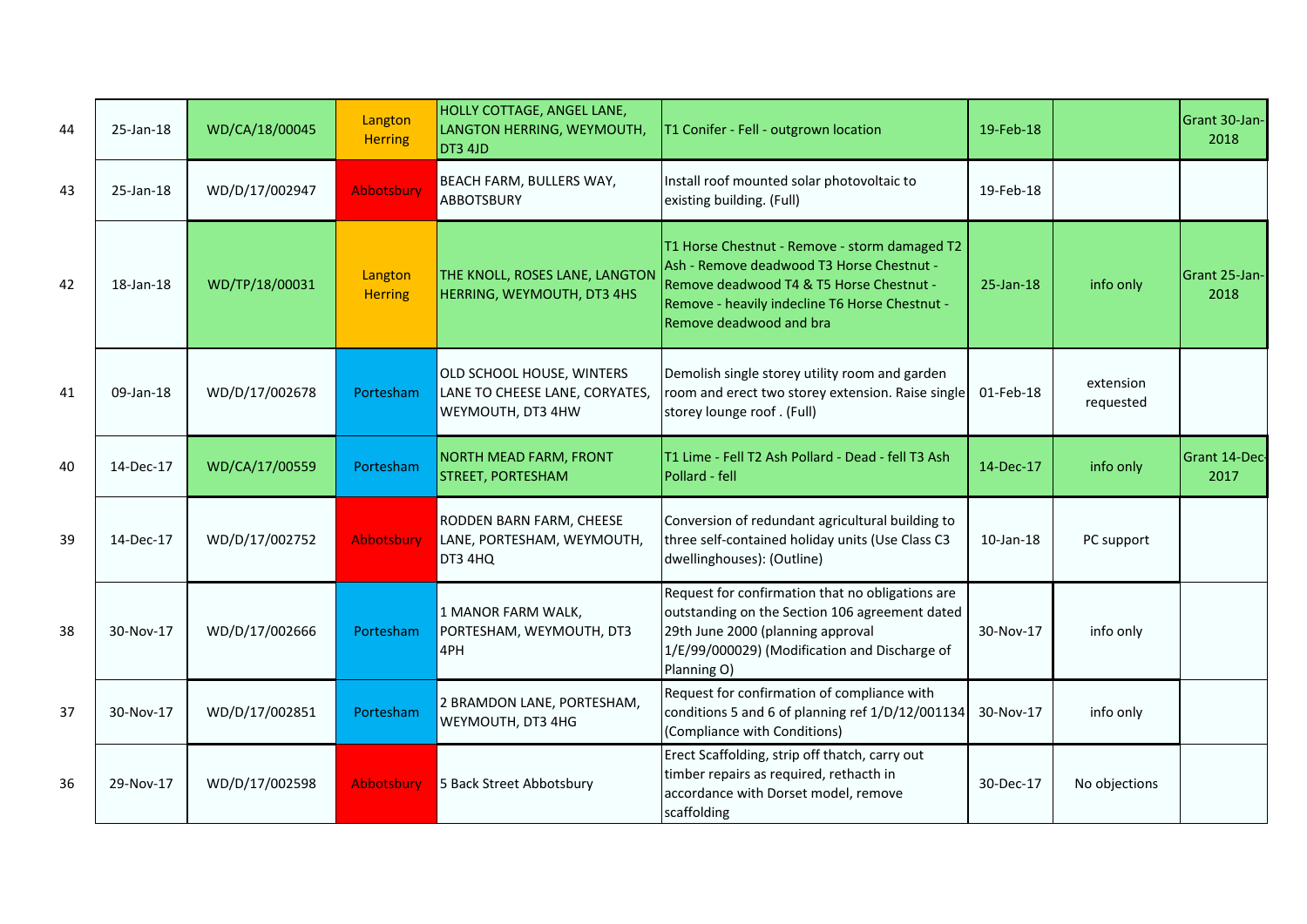| 35 | 27-Nov-17 | WD/D/17/002831 | <b>Abbotsbury</b>         | LAWRENCES COTTAGE, BURTON<br>ROAD, ABBOTSBURY, WEYMOUTH,<br>DT3 4LA | Request for confirmation of compliance with<br>conditions 3, 4, 5 and 6 of listed building consent<br>WD/D/17/001134 (Compliance with Conditions)                                                                    | 27-Nov-17                                            | info only                                | 30-Nov-<br>2017              |
|----|-----------|----------------|---------------------------|---------------------------------------------------------------------|----------------------------------------------------------------------------------------------------------------------------------------------------------------------------------------------------------------------|------------------------------------------------------|------------------------------------------|------------------------------|
| 34 | 27-Nov-17 | WD/D/17/002586 | Portesham                 | PORTESHAM HOUSE, 1 GOOSE HILL,<br>PORTESHAM, WEYMOUTH, DT3<br>4HE   | Installation of two roof lights on the north west<br>roof slope of the garage (Listed Building Consent)                                                                                                              | 18-Dec-17                                            | No objections                            | approved<br>10th Jan<br>2018 |
| 33 | 15-Nov-17 | WD/CA/17/00512 | Portesham                 | 12 MANOR CLOSE, PORTESHAM,<br>WEYMOUTH, DT3 4EH                     | T1 Leyland Cypress - Fell and remove sectional<br>dismantle - too large and lifting driveway                                                                                                                         | 21-Nov-17                                            | none                                     | Grant 21-Nov-<br>2017        |
| 32 | 13-Nov-18 | WD/CA/17/00510 | Langton<br><b>Herring</b> | HOLLY COTTAGE, ANGEL LANE,<br>LANGTON HERRING, WEYMOUTH,<br>DT3 4JD | A Walnut - 15% crown reduction - overhanging<br>neighbouring property B Maple - 15% crown<br>reduction - overhanging neighbouring property C<br>Silver Birch - 20% crown reduction - balance and<br>produce more lig | 13-Nov-17                                            | info only                                | Grant 16-Nov-<br>2017        |
| 31 | 14-Nov-17 | WD/D/17/002491 | Portesham                 | <b>BROOKSIDE, WINTERS LANE,</b><br>WADDON, WEYMOUTH, DT3 4ER        | Erect porch (Full)                                                                                                                                                                                                   | 06-Dec-17                                            | No objections                            | approved 11<br>Dec 2017      |
| 30 | 14-Nov-17 | WD/D/17/002411 | Abbotsbury                | 2 MARKET STREET, ABBOTSBURY,<br>WEYMOUTH, DT3 4JR                   | Raise the East aspect boundary wall and erect<br>new lean to roof structure and associated works.<br> (Full)                                                                                                         | 15-Dec-17                                            | No objections                            | approved 10-<br>$01 - 18$    |
| 29 | 03-Nov-17 | WD/D/17/002431 | <b>Abbotsbury</b>         | 15 BACK STREET, ABBOTSBURY,<br>WEYMOUTH, DT3 4JP                    | <b>Extension to porch (Full)</b>                                                                                                                                                                                     | 01-Dec-17                                            | 01-Dec-17                                | Approved 20-<br>Dec-2017     |
| 28 | 03-Nov-17 | WD/D/17/002432 | <b>Abbotsbury</b>         | 15 BACK STREET, ABBOTSBURY,<br>WEYMOUTH, DT3 4JP                    | <b>Extension to porch (Full)</b>                                                                                                                                                                                     | 01-Dec-17                                            | 01-Dec-17                                | Approved 20-<br>Dec-2017     |
| 27 | 02-Nov-17 | WD/D/17/002399 | <b>Abbotsbury</b>         | WILLOW BARN, CHEESE LANE,<br>PORTESHAM, WEYMOUTH, DT3<br>4HQ        | Erect dwelling to rear of existing workshop,<br>reduce size of workshop and concrete forecourt<br>and carry out improvements to landscaping.<br>(Outline)                                                            | 24/11/2017<br>extension<br>until after PC<br>meeting | Support with<br>conditions               |                              |
| 26 | 26-Jul-17 | WD/TP/17/00342 | <b>Fleet</b>              | <b>GOALEN CARAVANS SITE, FLEET</b><br>ROAD, FLEET                   | Clearance of all vegetation within site with a stem<br>diameter of less than 50mm measured at 1.5m<br>above ground - to allow safe access                                                                            | 30-Oct-17                                            | Objections sent by<br><b>Fleet Cllrs</b> |                              |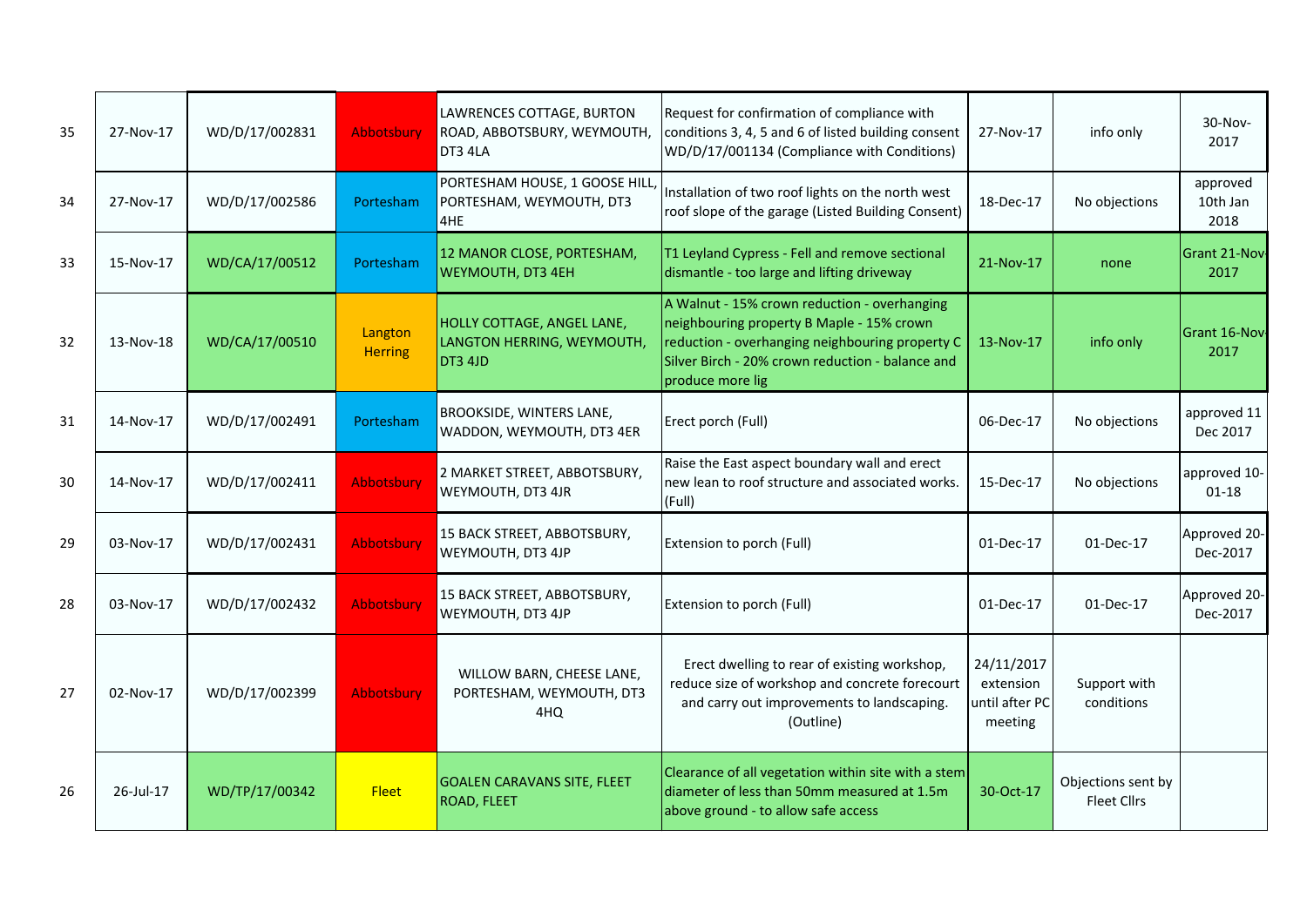| 25 | 16-Oct-17 | WD/D/17/002269 | Portesham                 | ELMS, WINTERS LANE, WADDON,<br>WEYMOUTH, DT3 4ER                   | Single storey front extension (Full)                                                                                                                                                                                | 08-Nov-17 | No objections             | Approved<br>20th Nov                             |
|----|-----------|----------------|---------------------------|--------------------------------------------------------------------|---------------------------------------------------------------------------------------------------------------------------------------------------------------------------------------------------------------------|-----------|---------------------------|--------------------------------------------------|
| 24 | 16-Oct-17 | WD/D/17/002401 | Portesham                 | LAND ADJACENT MALTHOUSE<br>MEADOW, GOOSE HILL,<br><b>PORTESHAM</b> | Modification of planning obligation on section<br>106 agreement dated 10 November 2015 of<br>planning approval WD/D/14/002517<br>(Modification and Discharge of Planning O)                                         |           | info only                 |                                                  |
| 23 | 02-Oct-17 | WD/CA/17/00442 | Portesham                 | 17 FRONT STREET, PORTESHAM,<br><b>WEYMOUTH, DT3 4ET</b>            | T2 Horse Chestnut - 25% crown reduction by<br>crown raising to 4m all round, reduce dominant<br>north limb by 30%, reduce decayed south side<br>branch by 50% and thin lower portion of south<br>west canopy by 15% | 09-Oct-17 | PC No longer<br>consulted | Grant 09-Oct-<br>2017                            |
| 22 | 25-Aug-17 | WD/CA/17/00353 | Portesham                 | 7 FRONT STREET, PORTESHAM,<br><b>WEYMOUTH, DT3 4ET</b>             | T1 Yew - Prune branches and remove minor limbs<br>obstructing telegraph wires and overhanging<br>adjacent river                                                                                                     | 25-Aug-17 | PC No longer<br>consulted | Grant 25-Aug-<br>2017                            |
| 21 | 16-Aug-17 | WD/CA/17/00365 | Abbotsbury                | WEST BARN, WEST STREET,<br>ABBOTSBURY, WEYMOUTH, DT3<br>4JT        | T1 Eucalyptus - Reduce and rebalance crown by<br>20% to N/NE side of tree                                                                                                                                           | 25-Aug-17 | PC No longer<br>consulted | Grant 25-Aug-<br>2017                            |
| 20 | 18-Aug-17 | WD/D/17/001726 | Langton<br><b>Herring</b> | WHITMORE COPPICE, LANGTON<br>HERRING, WEYMOUTH                     | Alterations to Existing Private Access (Full)                                                                                                                                                                       | 28-Sep-17 | Objections sent           | refused 16th<br>Oct via<br>Planning<br>committee |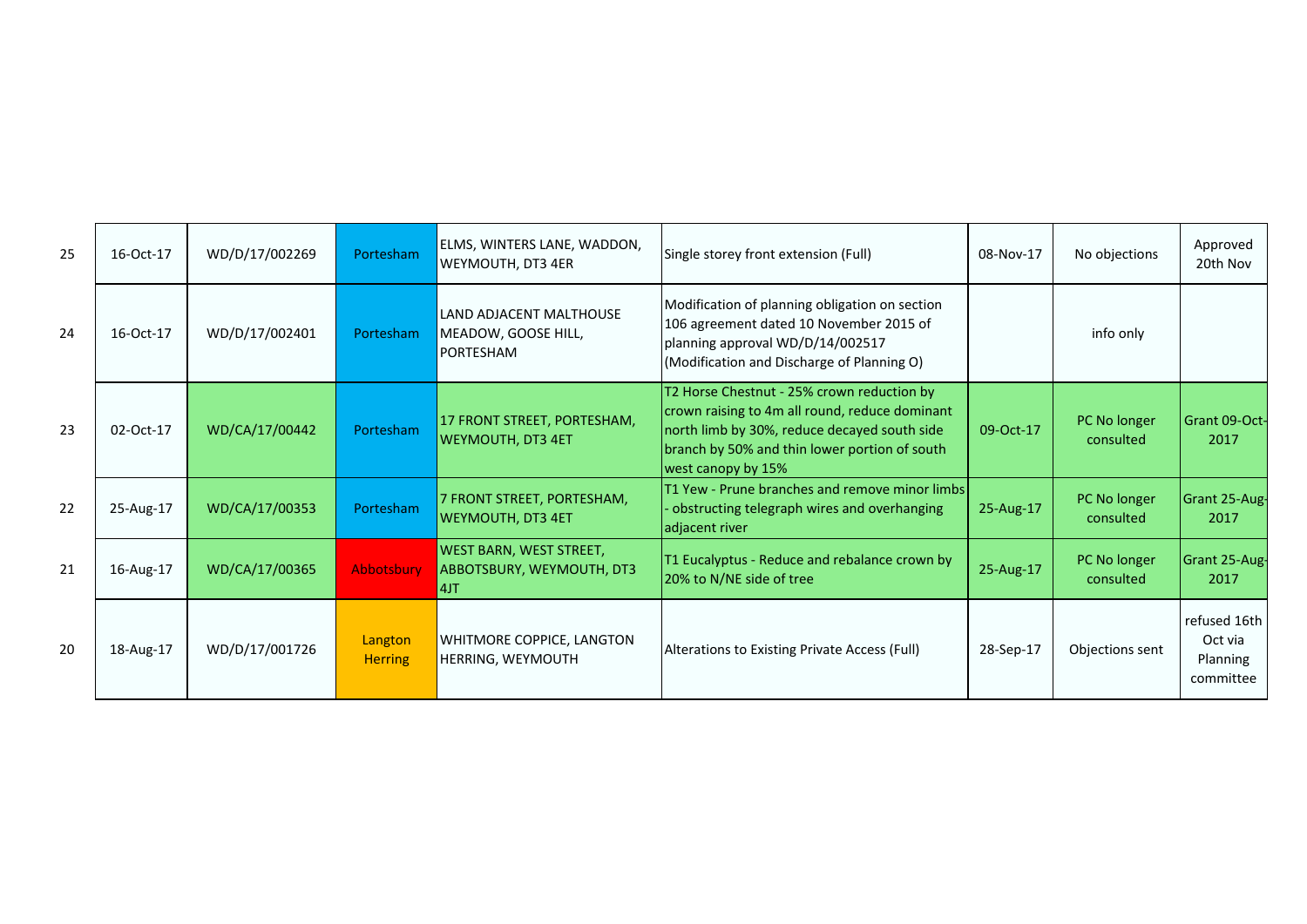| 19 | 08-Aug-17 | WD/D/17/001496 | Langton<br><b>Herring</b> | 1 COASTGUARD COTTAGES,<br>COASTGUARD ROAD, LANGTON<br>HERRING, WEYMOUTH, DT3 4HZ | Conversion of outhouses to provide annexe<br>bedroom with shower/ensuite and 1st floor rear<br>(North East) extension to main dwelling (Full)                                                                                     | 30-Aug-17 | No objections              | Approved<br>15/09        |
|----|-----------|----------------|---------------------------|----------------------------------------------------------------------------------|-----------------------------------------------------------------------------------------------------------------------------------------------------------------------------------------------------------------------------------|-----------|----------------------------|--------------------------|
| 18 | 03-Aug    | WD/D/17/001548 | Portesham                 | 1 GOOSE HILL, PORTESHAM,<br>WEYMOUTH, DT3 4HE                                    | Internal & External alterations to garage,<br>including new concrete floor. (Listed Building<br>Consent)                                                                                                                          | 25-Aug-17 | No objections              | Approved 30-<br>Aug-2017 |
| 17 | 25-Jul-17 | WD/D/17/001303 | Portesham                 | SCRAP YARD, BRAMDON LANE,<br>PORTESHAM, WEYMOUTH, DT3<br>4HG                     | Formation of new vehicle access, installation of<br>security gates and siting of portacabins (Full)                                                                                                                               | 17-Aug-17 | Support with<br>conditions |                          |
| 16 | 13-Jul-17 | WD/D/17/001749 | <b>Abbotsbury</b>         | <b>FURLONGS HOMESTEAD, 5</b><br>HANNAHS LANE, ABBOTSBURY,<br>WEYMOUTH, DT3 4NP   | Request for confirmation of compliance of<br>conditions 6,7,8,9,11 and 12 of planning approval<br>WD/D/16/000905 (Compliance with Conditions)                                                                                     | info only |                            |                          |
| 15 | 23-Jun    | WD/TP/17/00295 | Langton<br><b>Herring</b> | HAWKWELL, ANGEL CLOSE,<br>LANGTON HERRING, WEYMOUTH,<br>DT3 4NY                  | 1 No. Horse Chestnut - crown reduction of 25%<br>and removal of lower limb arching over Apple.<br>Prune away from garage by 2m, balance canopy<br>and thin crown to allow more light.                                             |           | No objections              | Grant 18-Jul-<br>2019    |
| 14 | 22-Jun    | WD/D/17/001065 | <b>Abbotsbury</b>         | 20 RODDEN ROW, ABBOTSBURY,<br>WEYMOUTH, DT3 4JL                                  | Re-thatch on fire board base. Re-pointing<br>external elevations (Listed Building Consent)                                                                                                                                        | $21$ -Jul | No objections              | Approved 14-<br>Sep-2017 |
| 13 | 19-May    | WD/D/17/000595 | <b>Abbotsbury</b>         | 2-3 RED LANE, ABBOTSBURY,<br>WEYMOUTH, DT3 4JS                                   | Erection of shed, field shelter, greenhouse &<br>summerhouse (Retrospective) (Full)                                                                                                                                               | 12-Jun-17 | No objections              | 5th July                 |
| 12 | 18-May    | WD/D/17/000909 | <b>Abbotsbury</b>         | Abbots Walk, Church Street                                                       | Removal of chimney stack to rear elevation,<br>timber clad garage and replace garage doors,<br>replace 9No windows to front and rear<br>elevations, replace front door and erect attached<br>greenhouse (Full)                    | 13-Jun-17 |                            |                          |
| 11 | 18-May    | WD/D/17/000910 | <b>Abbotsbury</b>         | Abbots Walk, Church Street                                                       | Removal of chimney stack to rear elevation,<br>timber clad garage and replace garage doors,<br>replace 9No windows to front and rear<br>elevations, replace front door and erect attached<br>greenhouse (Listed Building Consent) | 13-Jun-17 |                            |                          |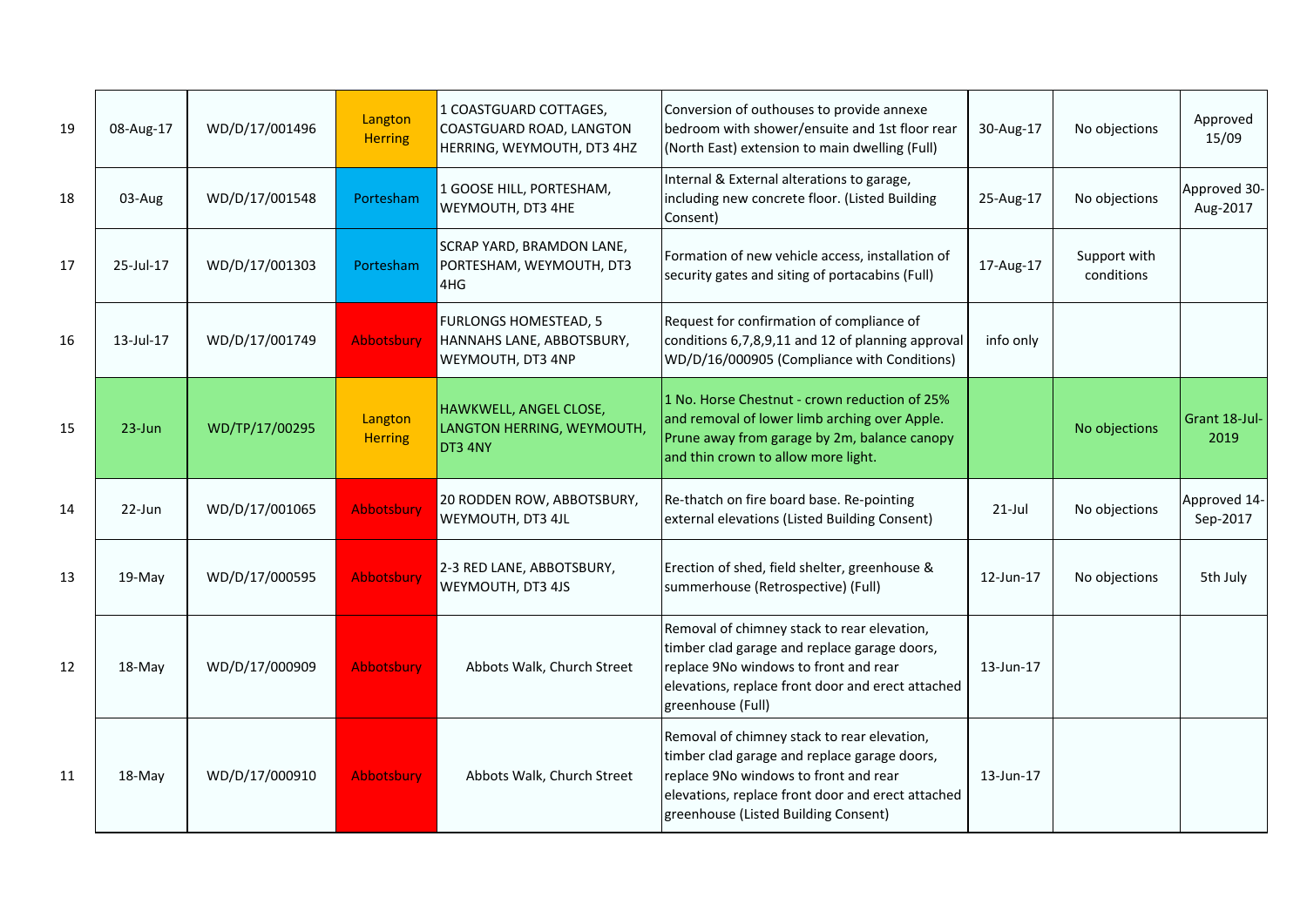| 10             | $19$ -May | WD/CA/17/00228 | Portesham  | 10 WINTERS LANE, PORTESHAM,<br><b>WEYMOUTH, DT3 4ES</b>             | T1: Holly - Fell                                                                                                                                                                                                                  | 13-Jun-17 | No objections              | Grant<br>13/06/17         |
|----------------|-----------|----------------|------------|---------------------------------------------------------------------|-----------------------------------------------------------------------------------------------------------------------------------------------------------------------------------------------------------------------------------|-----------|----------------------------|---------------------------|
| 9              | 15-May    | WD/D/17/001133 | Abbotsbury | LAWRENCES COTTAGE, BURTON<br>ROAD, ABBOTSBURY, WEYMOUTH,<br>DT3 4LA | Change roof pitch over garage/outbuilding from<br>36.5 degrees to 42.5 degrees, change roof<br>covering from concrete interlocking tiles to<br>natural slates, re-clad gable ends and form<br>external staircase at rear (Full)   | 16-Jun-17 | No objections              | Approved<br>20/06/16      |
| 8              | $15-May$  | WD/D/17/001134 | Abbotsbury | LAWRENCES COTTAGE, BURTON<br>ROAD, ABBOTSBURY, WEYMOUTH,<br>DT3 4LA | Change roof pitch over garage/outbuilding from<br>36.5 degrees to 42.5 degrees, change roof<br>covering from concrete interlocking tiles to<br>natural slates, re-clad gable ends and form<br>external staircase at rear (listed) | 16-Jun-17 | No objections              | Approved<br>20/06/17      |
| $\overline{7}$ | 12-May    | WD/D/17/000615 | Portesham  | 2 BRAMDON LANE, PORTESHAM,<br><b>WEYMOUTH, DT3 4HG</b>              | Variation of condition 1 and 4 of planning<br>approval 1/D/12/001134 - to amend the parking<br>Iayout (Variation of condition)                                                                                                    | 09-Jun-17 | further objections<br>sent |                           |
| 6              | 05-Jun    | WD/CA/17/00222 | Portesham  | 10 WINTERS LANE, PORTESHAM,<br><b>WEYMOUTH, DT3 4ES</b>             | T1: Walnut - Fell T2: Cherry - Fell T3: Lawson<br>Cypress - Fell                                                                                                                                                                  | 05-Jun-17 | No objections              | Grant<br>13/06/17         |
| 5              | 10-Apr    | WD/CA/17/00181 | Portesham  | 10 Winters Lane, Portesham                                          | T1: Rowan - Fell T2: Norway Maple - Fell T3: Ash -<br>Fell T4 & T5: Lawson Cypress - Fell T6 & T7: Ash -<br>Fell T8: Monteray Cypress - Reduce lower SW<br>canopy by 2-3m T9: Monteray Cypress - Remove<br><b>SE limb</b>         | 05-May-17 | No objections              | Grant 08-<br>05/17        |
| $\overline{4}$ | 24-Apr    | WD/CA/17/00197 | Abbotsbury | 1 MARKET STREET, ABBOTSBURY,<br>WEYMOUTH, DT3 4JR                   | T1: Pittosporum - reduce height by 25% T2:<br>Mulberry - crown reduce by 20% and re-shape<br>T4: Bay - crown reduce by 25% T5: Silver Birch -<br>crown reduce by 30% T6: Chinese Birch - crown<br>reduce by 25%                   | 20-May-17 | No objections              | <b>Grant 22-05-</b><br>17 |